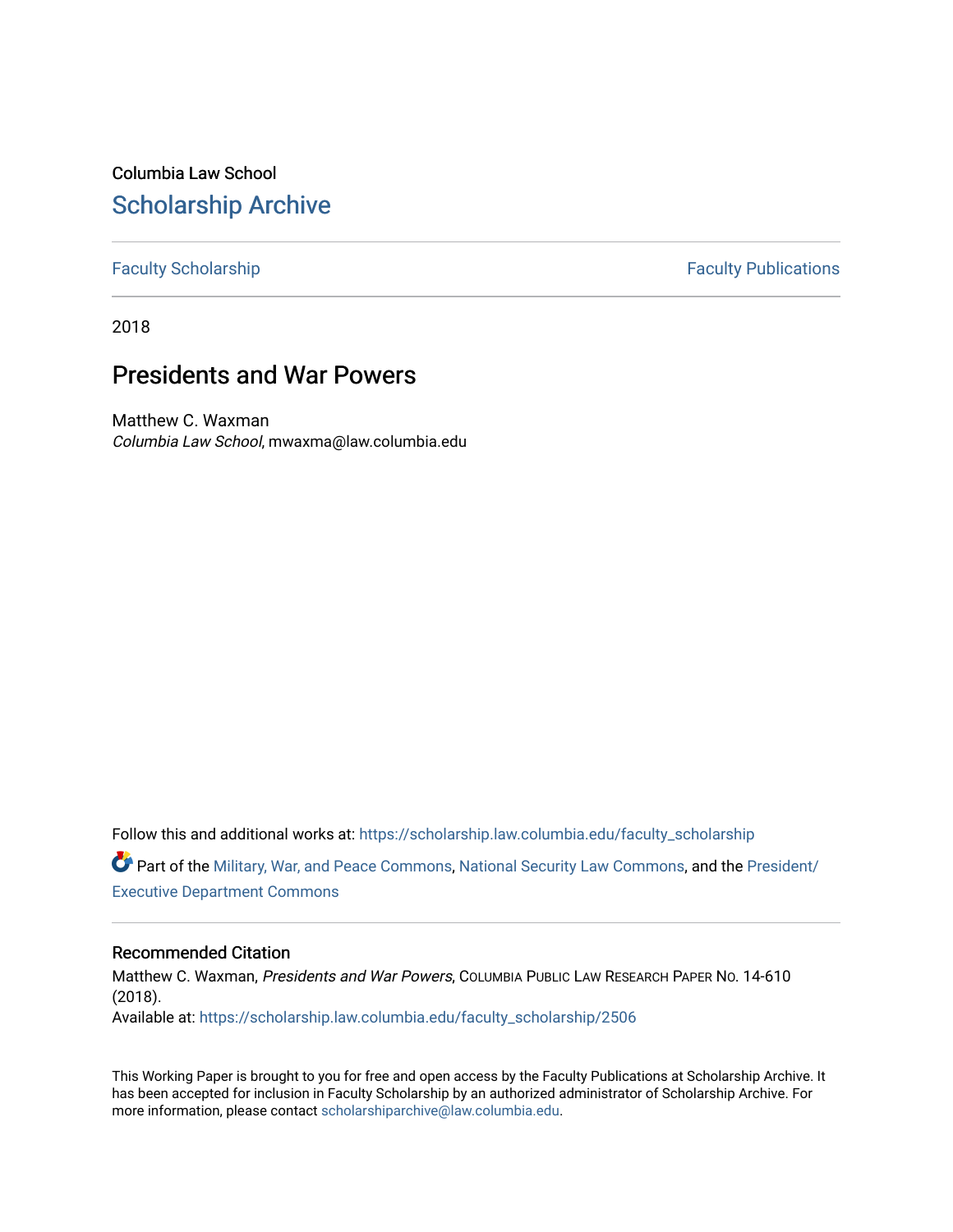

# *Presidents and War Powers*

# M A T T H E W W A X M A N

Review of Michael Beschloss, "*Presidents of War*" (Crown Books, 2018)

The U.S. Constitution vests the president with "executive power" and provides that "The President shall be Commander in Chief of the Army and Navy," while it endows Congress with the power "To declare War." These provisions have given rise to two major questions about presidential war powers: first, what should be the president's role in taking the country to war, and, second, what are the president's powers to direct its conduct.

Historian Michael Beschloss's new book, "Presidents of War," examines how presidents have responded to each of these questions across two hundred years of U.S. history. His account opens dramatically, with President James Madison (something of a tragic figure in the book's telling) fleeing as a fugitive while British forces proceed to torch the White House in 1814. Beschloss goes on to tell the stories of the seven individuals who have presided over America's largest wars: James Madison and the War of 1812, James Polk and the Mexican-American War, William McKinley and the Spanish-American War, Woodrow Wilson and World War I, Franklin Roosevelt and World War II, Harry Truman and the Korean War and Lyndon Johnson and the Vietnam War. The book concludes with a brief epilogue relating those stories to recent and ongoing conflicts, including the war against al-Qaeda and its offshoots which is, after seventeen years of conflict, America's longest running war.

The major argument of this book is that "the notion of presidential war took hold step by step." (p. 585) By that Beschloss means that presidents have gradually assumed greater power over decisions to go to war—contrary, in his view, to the constitutional founders' vision. That is a very familiar story. Although the book does succeed in offering some new insights into how that accretion of power occurred, its more original contribution lies in its depictions of how presidents have handled and managed the tasks of waging war. Those responsibilities for the management and supervision in the conduct of America's wars have grown more complex as warfare has evolved—and they, too, look nothing like what the founders expected or might even have imagined.

The book also puts an important focus on the interrelationship between these two types of presidential war powers. It highlights the continually shifting relationship between war-initiation powers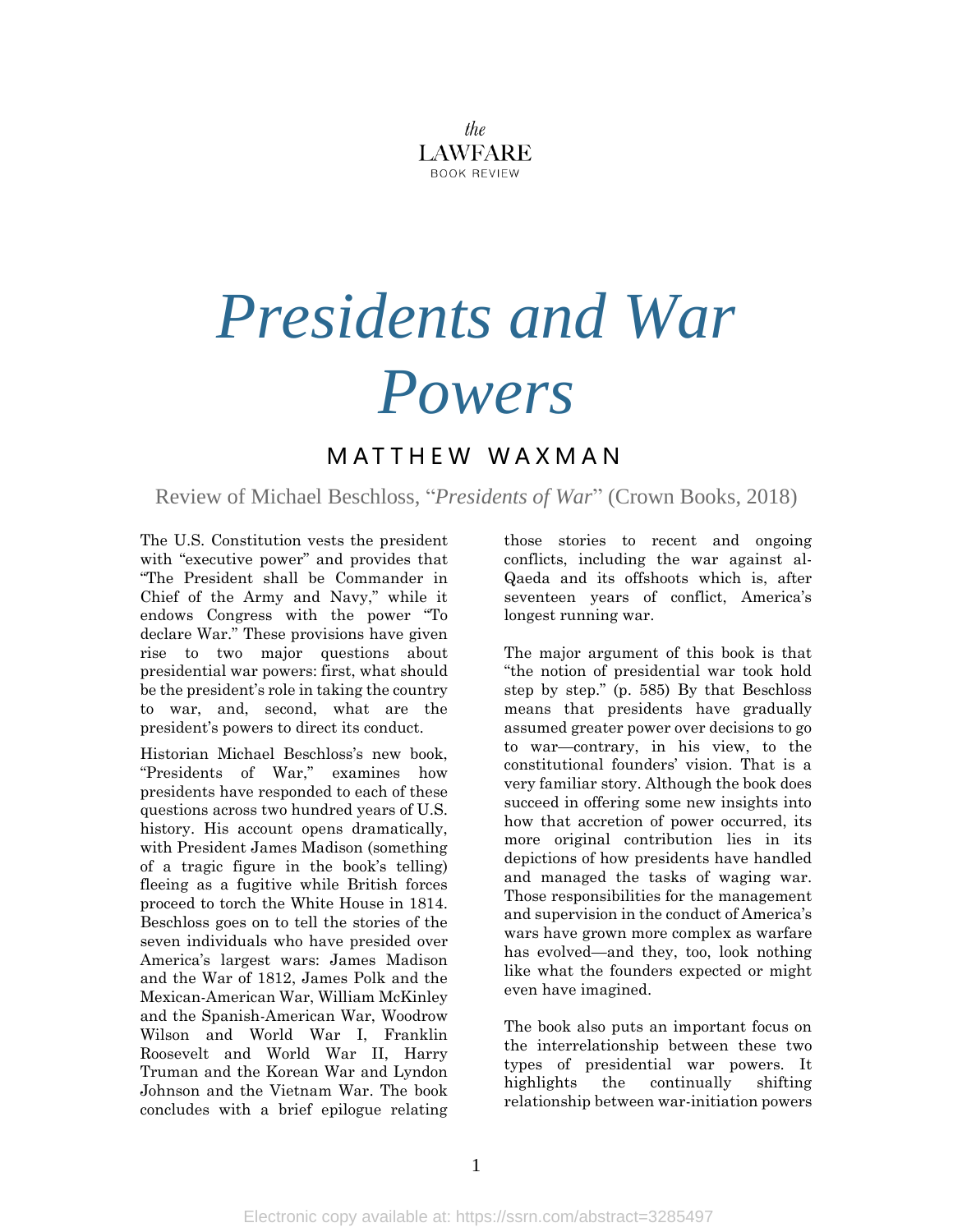

**Presidents and War Powers** | **M. Waxman**

and war-waging powers throughout the course of American history.

### **Taking the Nation to War**

That presidents have, since America's founding, asserted and exercised ever wider authority to launch military adventures is a well-known story. Scholars are most likely to associate the general thesis with Arthur Schlesinger's monumental book, "The Imperial Presidency." Beschloss, like Schlesinger, sees this growth in presidential power as gradual and starting very early in the republic's history. This is in contrast to some modern scholars who pin it to the onset of the Cold War and especially Truman's 1950 intervention in Korea without express congressional authorization. Beschloss, too, sees Korea as a significant point in this trajectory, but one that builds on steps taken by previous war presidents like Madison and Polk.

In telling the story of how each figure became a war president, Beschloss avoids sweeping theories. Indeed, the pictures he paints are quite varied. Madison stumbles reluctantly into war, whereas Polk actively and deviously manipulates Congress and the public into it. McKinley is reactive and lacks a clear foreign policy strategy, whereas Franklin Roosevelt adroitly and incrementally moves the United States into World War II, foreseeing grave dangers that the public is not yet willing to confront if he does not. Wilson, though he had theorized as a scholar about the need for presidents to assert broad foreign policy power, showed little appetite to embroil the United States militarily, whereas Truman believed that freedom of military action was important to containing the Soviet bloc. Personal, political, bureaucratic and geostrategic factors all play roles in the stories of "presidential war." This is a phrase that then-Senator Daniel Webster used to characterize the Mexican-American War in 1846 and one that Beschloss adopts to describe prevailing constitutional practice.

Beschloss shows throughout this account that war presidents look to predecessors for lessons—including mistakes to avoid. Most of those lessons seemed to be practical ones rather than reflections about constitutional principle. An implication is that power and constitutional law cannot be meaningfully separated in this area.

Having framed the book in terms of the Constitution, however, I wondered throughout my reading it just how consciously, or conscientiously, these presidents felt obliged to abide by either the founders' design or prior presidents' interpretations of it. Or, for that matter, how consciously they felt constrained by a sense that they were establishing constitutional justifications that would be relied upon by their presidential successors. Because Beschloss is so capable of getting inside the minds of presidents, I would have liked to hear more on this—if, in fact, the war presidents struggled much with these issues.

Take, for example, Beschloss's twist on the usual story of Madison and the War of 1812. Most scholars of war powers, including Schlesinger, characterize Madison as pushed reluctantly into the war by congressional "War Hawks" (thus quickly turning on its head many founders' supposition that presidents would incline toward war while Congress would generally incline against it). Although Beschloss admires Madison as a hero of constitutional drafting, he gives Madison mixed grades in applying the Constitution to war. He is especially tough on Madison's 1812 move to solicit Congress's declaration that war existed with Great Britain. Madison, Beschloss says, designed the Constitution to avoid war except in cases of absolute necessity and with broad public support. By going to Congress for a war declaration in 1812, however, he violated both of those criteria: "By leading his country into a major war that had no absolute necessity or overwhelming support from Congress and the public, Madison, of all people, had opened the door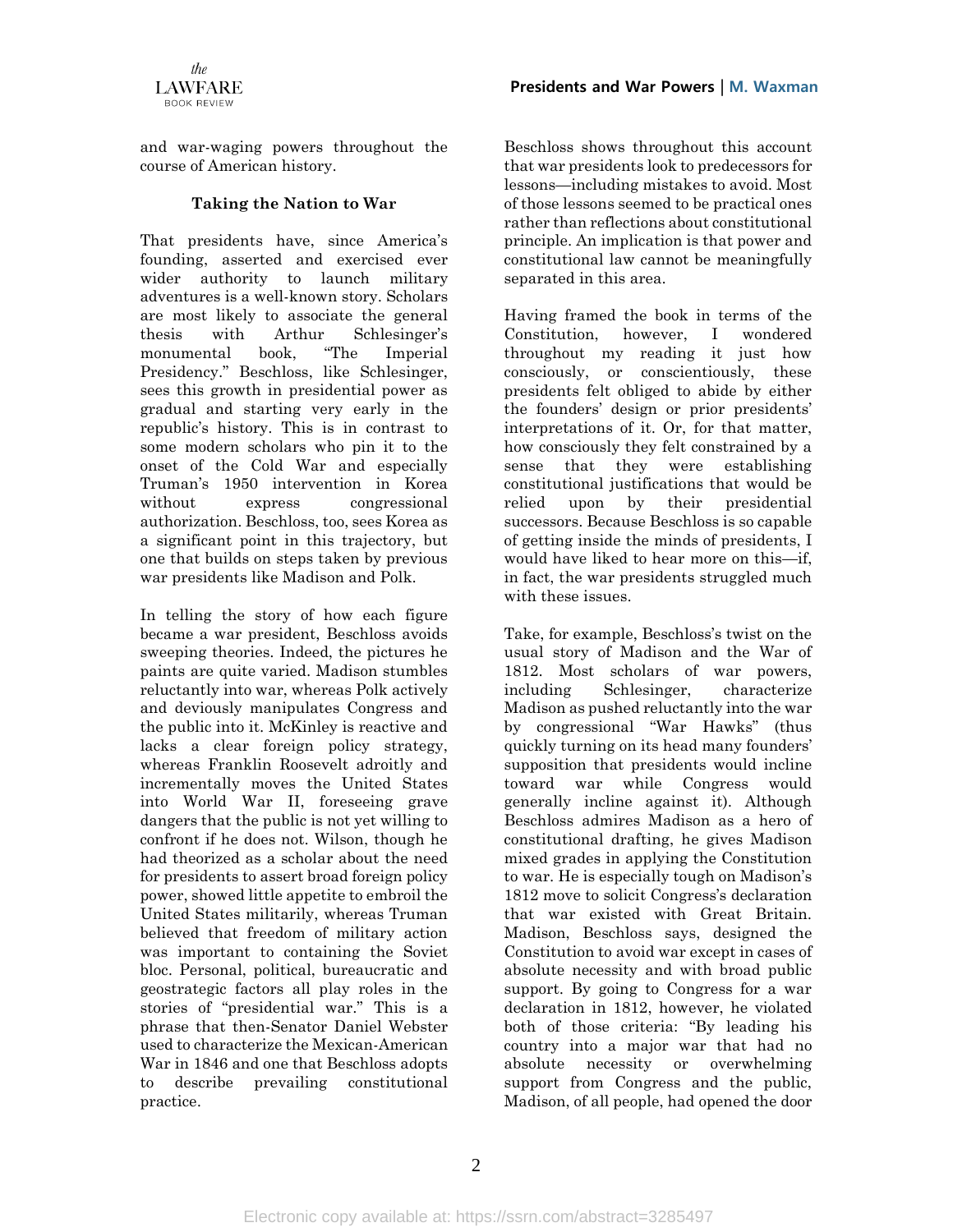

for later Presidents to seek involvement in future conflicts that suffered from such shortcomings." (p. 5)

Later in the book, Beschloss reiterates this point, with a distinct emphasis on how actions of a president in a given would almost inevitably create precedents for future presidents and, importantly, thus create over time institutional interpretations of the Constitution:

As one of the chief architects of the American system, Madison knew that the nature of the first major war to be fought under any President would do much to shape how often and how lightly the nation went to war in the future and that engaging in this conflict would mean relaxing the established standard in Philadelphia. (p. 60)

But we might pause and ask: *did* Madison view it this way, and how exactly did Madison's actions make it easier for future presidents to lead the country into war?

Madison eases his own conscience about presidential war by asking Congress to declare that a state of war already existed—rather than urging Congress to declare war. Apparently even he—the great constitutionalist Madison—was willing to sidestep constitutional formalities for war when he deemed it expedient. Beschloss's assessment additionally seems to imply that had Madison resisted the war hawks, the founders' original vision might have held up better. I question this, though, after reading the book's later chapters. I doubt, for example, that Polk would have behaved any differently in provoking war with Mexico in 1846, or that McKinley would not still have succumbed to war frenzy against Spain in 1898. It is undoubtedly true that presidents have, over time, engaged in wars for reasons that many founders would have opposed—reasons well short of absolute necessity. But changing thresholds and justifications for war over the very long run of American history

probably had more to do, it seems to me, with expanding national power and broader changes in American foreign policy than with interpretation of constitutional dictates or ethics, including those arising from the supposed weight of precedents.

The two presidents who Beschloss describes as thinking most consciously about the precedents they were setting for successors are Lincoln and Truman. Yet there is more than a bit of irony in both cases. Lincoln, knowing that the Civil War was a unique threat to the Republic, wanted to avoid setting precedent—and, yet, the wartime moves he made have been cited often since then to support presidential war powers. Truman may have been the one most attentive to precedent he was setting—but the precedent he wanted to set ran counter the founders' vision. Beschloss describes how Truman calculatingly preferred not to get congressional authorization for the Korean War, in part because he believed that the Cold War required less-encumbered presidential agility to use military force. He also describes how Truman, more than other presidents, consulted history to guide him in tough decisions. A predecessor he admired for his presidential initiative was none other than Polk, who stands out as the greatest anti-hero of the book. Truman regarded constitutional architect Madison as weak and indecisive. But he admired Polk because, in his words, he "regularly told Congress to go to hell on foreign policy matters." (p. 462)

The book's war presidents agonized about a lot of things in going to war. Constitutional law does not seem to have been one of them.

# **Directing War**

Beschloss laments that the "Founders would probably be thunderstruck" to discover modern presidents' power to initiate major military conflicts (p. 586). I think they would also be thunderstruck to discover how much power presidents have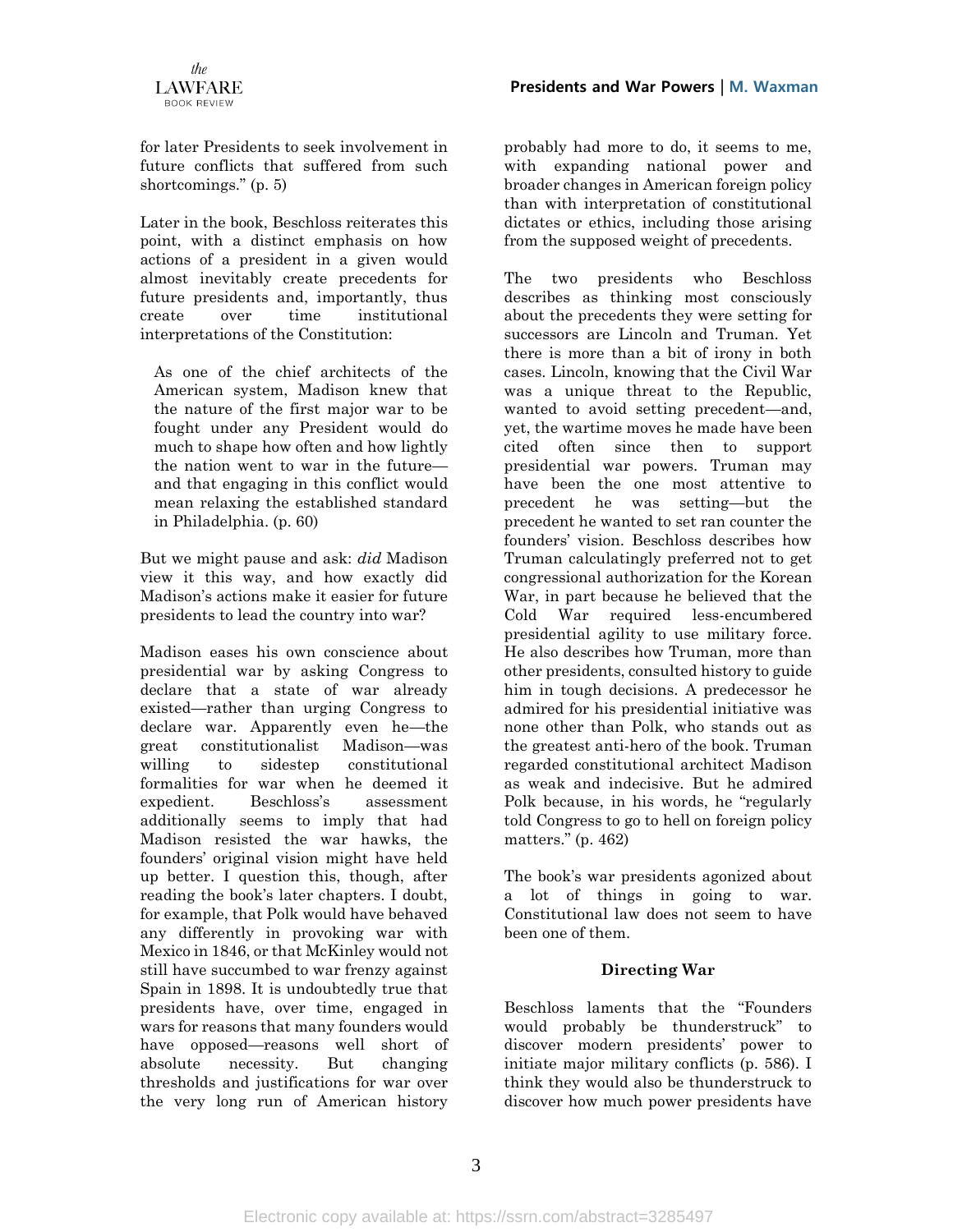wielded in waging war, including vast authority delegated by Congress pursuant to its own expansive war powers. Lincoln wielded wartime powers over the economy, slaves, conscripts and dissenters that would have shocked most founders. Wilson took those types of powers to a new level, and then Roosevelt did so to a greater level still. Although Madison and many founders feared standing armies, Truman built a "permanent war machine." (p. 434)

This book does a lot to show the many essential elements of the president's commander-in-chief function. We know generally what the founders did *not* want presidents to do in war—which was to seize tyrannical power. We know relatively little about what they *wanted* presidents to do in conducting war, though.

One virtue that Beschloss emphasizes is some presidents' ability to maintain control over war strategy, sometimes even against the strong recommendation of military leaders. The chapters on Lincoln stress how that president learned to balance and coordinate Civil War military strategy with political strategy. Beschloss gives significant treatment to Truman's sacking of General Douglas MacArthur during the Korean War, after the president lost faith in the general's willingness to follow civilian strategic guidance. And one of the most remarkable, if brief, moments is when President Johnson rejects General William Westmoreland's planning for possible use of tactical nuclear weapons in Vietnam. These episodes call to mind Eliot Cohen's terrific book on civil-military relations, "Supreme Command: Soldiers, Statesmen, and Leadership in Wartime," which argues that the greatest wartime statesmen actively question and even sometimes defy military advice.

Another aspect of waging war in which presidential leadership over time became especially crucial is preparing for and managing the peace that follows. Beschloss astutely highlights this function with the sharply contrasting stories around the

middle of the book: McKinley was caught off guard by the challenges of managing a global empire after deciding to keep the Philippines; Wilson had grand visions for a new international order but failed miserably to build domestic support for it at home; and Franklin Roosevelt laid the military, diplomatic and political groundwork for a postwar order (although that architecture would need to be adapted to the Cold War). As important as they became, these imperative post-conflict aspects of waging war were probably far from the minds of most constitutional founders.

Among the other lessons Beschloss draws is that the best wartime presidents are able to explain effectively war stakes and strategy to the public as well as to match war aims with higher moral imperatives. Here again he points to Lincoln and Roosevelt as models, especially compared to their prior war presidents, Polk and Wilson, respectively. Note, however, that if Beschloss is correct that the founders expected war to be waged only in cases of immediate and grave national danger and only with overwhelming public support, once again, these considerations would not have seemed to them likely priorities for war presidents.

#### **Interlocking War Powers**

As these last points suggest, by discussing together both how presidents have taken the nation to war and how they have managed it, Beschloss underscores the ever-shifting relationship between those powers, and how generally the founders intended, or failed to consider adequately, how various constitutional war powers would fit together.

For example, Beschloss emphasizes that a major worry of the constitutional founders was that fame, glory and aggrandizement of power in directing wars might tempt presidents, like "the European despots they abhorred," to launch them. (p. 586) In other words, power *in* war would affect